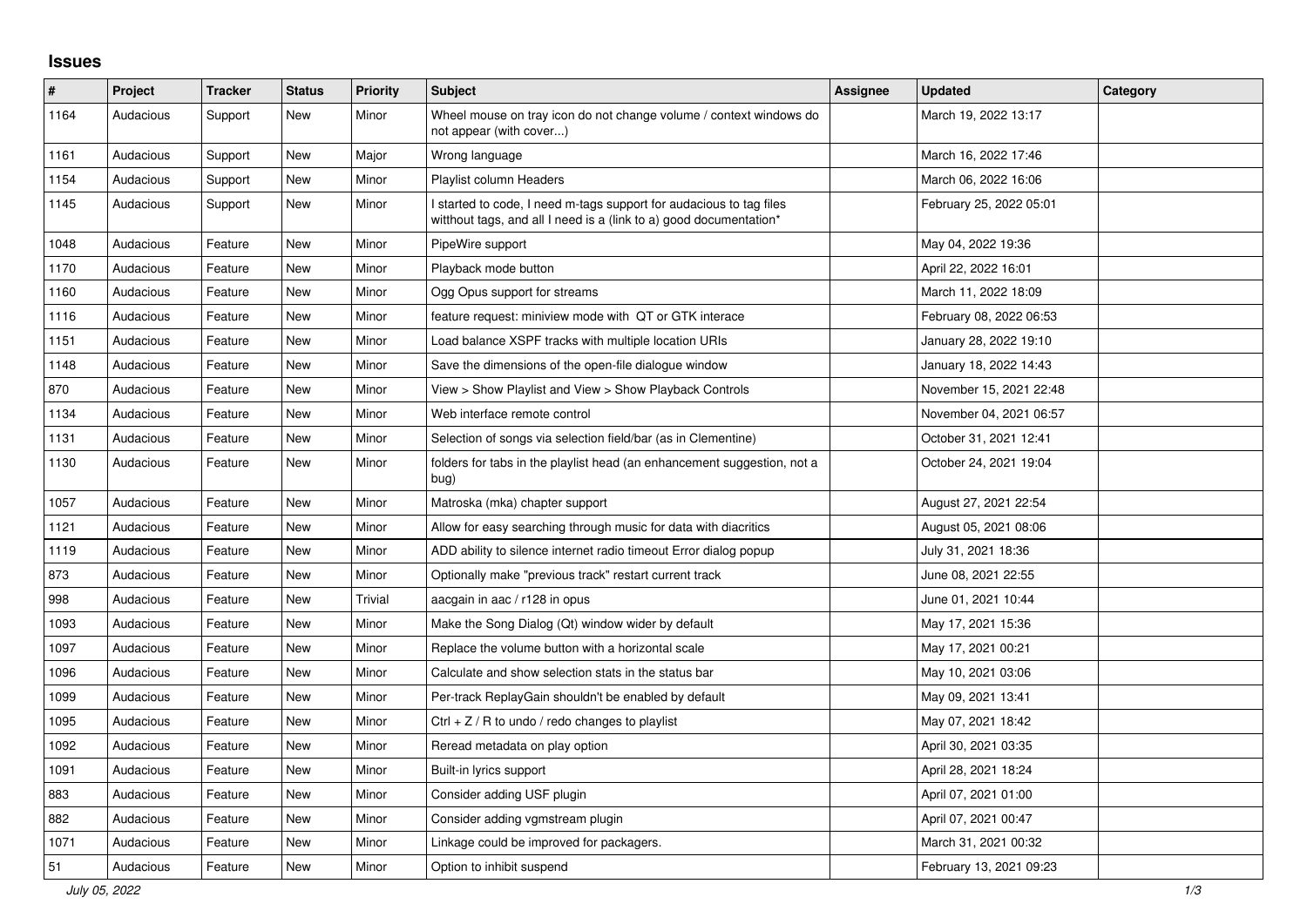| $\vert$ # | Project   | <b>Tracker</b> | <b>Status</b> | <b>Priority</b> | <b>Subject</b>                                                                                      | <b>Assignee</b> | <b>Updated</b>                      | Category            |
|-----------|-----------|----------------|---------------|-----------------|-----------------------------------------------------------------------------------------------------|-----------------|-------------------------------------|---------------------|
| 1067      | Audacious | Feature        | New           | Minor           | Equalizer adjustments are coarse.                                                                   |                 | February 11, 2021 10:09             |                     |
| 1066      | Audacious | Feature        | New           | Minor           | Allow Equalizer window to be resized.                                                               |                 | February 11, 2021 10:05             |                     |
| 1058      | Audacious | Feature        | New           | Minor           | Allow changing the language/locale in settings                                                      |                 | January 30, 2021 18:11              |                     |
| 956       | Audacious | Feature        | New           | Minor           | Stream to chromecast                                                                                |                 | January 11, 2021 01:19              |                     |
| 1047      | Audacious | Feature        | New           | Minor           | Stop playing after any chosen track                                                                 |                 | December 29, 2020 01:23             |                     |
| 1013      | Audacious | Feature        | New           | Minor           | Request re Album Art using music file metatag                                                       |                 | August 03, 2020 22:48               |                     |
| 1011      | Audacious | Feature        | New           | Minor           | Visible separator of folders in the playlist                                                        |                 | July 18, 2020 16:10                 |                     |
| 996       | Audacious | Feature        | New           | Minor           | Refine playlists when searching (search all playlists)                                              |                 | June 16, 2020 09:58                 |                     |
| 995       | Audacious | Feature        | New           | Minor           | Add star rating to songs                                                                            |                 | June 16, 2020 09:56                 |                     |
| 987       | Audacious | Feature        | New           | Minor           | Closing of Search Library tool by same method as opening it                                         |                 | May 13, 2020 00:15                  |                     |
| 955       | Audacious | Feature        | New           | Minor           | Enqueue option                                                                                      |                 | April 09, 2020 03:54                |                     |
| 500       | Audacious | Feature        | New           | Minor           | fullscreen album art                                                                                |                 | April 08, 2020 19:17                |                     |
| 924       | Audacious | Feature        | New           | Minor           | Option to replace playlist contents by drag and drop                                                |                 | December 02, 2019 20:15             |                     |
| 918       | Audacious | Feature        | New           | Minor           | Replace libguess with libuchardet                                                                   |                 | November 19, 2019 05:50             |                     |
| 864       | Audacious | Feature        | New           | Minor           | Drag/drop songs into playlists displayed in the Playlist Manager                                    |                 | October 29, 2019 02:14              |                     |
| 908       | Audacious | Feature        | New           | Minor           | Use QtXml instead of libxml2                                                                        |                 | October 26, 2019 14:21              |                     |
| 907       | Audacious | Feature        | New           | Minor           | <b>QtNetwork-based HTTP client</b>                                                                  |                 | October 26, 2019 13:41              |                     |
| 899       | Audacious | Feature        | New           | Minor           | Album art (cover) as an additional columun in Qt version                                            |                 | August 28, 2019 10:20               |                     |
| 889       | Audacious | Feature        | New           | Minor           | Crossfade settings: is it possible to increase the upper limit?                                     |                 | May 18, 2019 20:49                  |                     |
| 973       | Audacious | <b>Bug</b>     | New           | Minor           | "snd_pcm_recover failed" alsa error and "String leaked" warnings                                    |                 | August 28, 2021 08:52               |                     |
| 196       | Audacious | Bug            | New           | Minor           | Wrong channel map when doing surround playback                                                      |                 | April 13, 2021 03:48                |                     |
| 784       | Audacious | <b>Bug</b>     | New           | Minor           | Audio jumps at the start of some tracks when playing CUE+TTA files                                  |                 | April 10, 2018 02:46                |                     |
| 760       | Audacious | <b>Bug</b>     | New           | Major           | Credits for some pre-Transifex translators are missing                                              |                 | December 13, 2017 14:19             |                     |
| 1101      | Audacious | Feature        | New           | Major           | Please add media shortcut keys for Windows 10                                                       |                 | December 03, 2021 16:31             | win32               |
| 859       | Audacious | <b>Bug</b>     | New           | Minor           | .wsz skins cannot be used on Windows                                                                |                 | January 01, 2020 02:48              | win32               |
| 969       | Audacious | Feature        | New           | Minor           | streamtuner plugin: Please add column-sortability, or at least sort<br>alphabetically by 1st column |                 | June 16, 2020 09:54                 | plugins/streamtuner |
| 975       | Audacious | <b>Bug</b>     | New           | Minor           | Segfault/leak on exit with streamtuner enabled                                                      |                 | Ariadne Conill   May 01, 2020 00:17 | plugins/streamtuner |
| 1088      | Audacious | Feature        | New           | Minor           | plugin: status icon: ADD option to select tray mouse Middle Click action                            |                 | April 11, 2021 12:05                | plugins/statusicon  |
| 943       | Audacious | Feature        | New           | Minor           | Being able to add several folders to the library, and arrange that<br>Audacious recognizes symlinks |                 | March 23, 2020 15:41                | plugins/search tool |
| 429       | Audacious | Feature        | New           | Minor           | Please enable scrobbling to libre.fm in Scrobbler 2.0                                               |                 | September 02, 2019 10:35            | plugins/scrobbler2  |
| 1106      | Audacious | <b>Bug</b>     | New           | Minor           | Could not communicate with last.fm: Error in the HTTP2 framing layer.                               |                 | June 15, 2021 21:30                 | plugins/scrobbler2  |
| 945       | Audacious | Feature        | New           | Minor           | Balance control in newer interface                                                                  |                 | March 23, 2020 13:28                | plugins/qtui        |